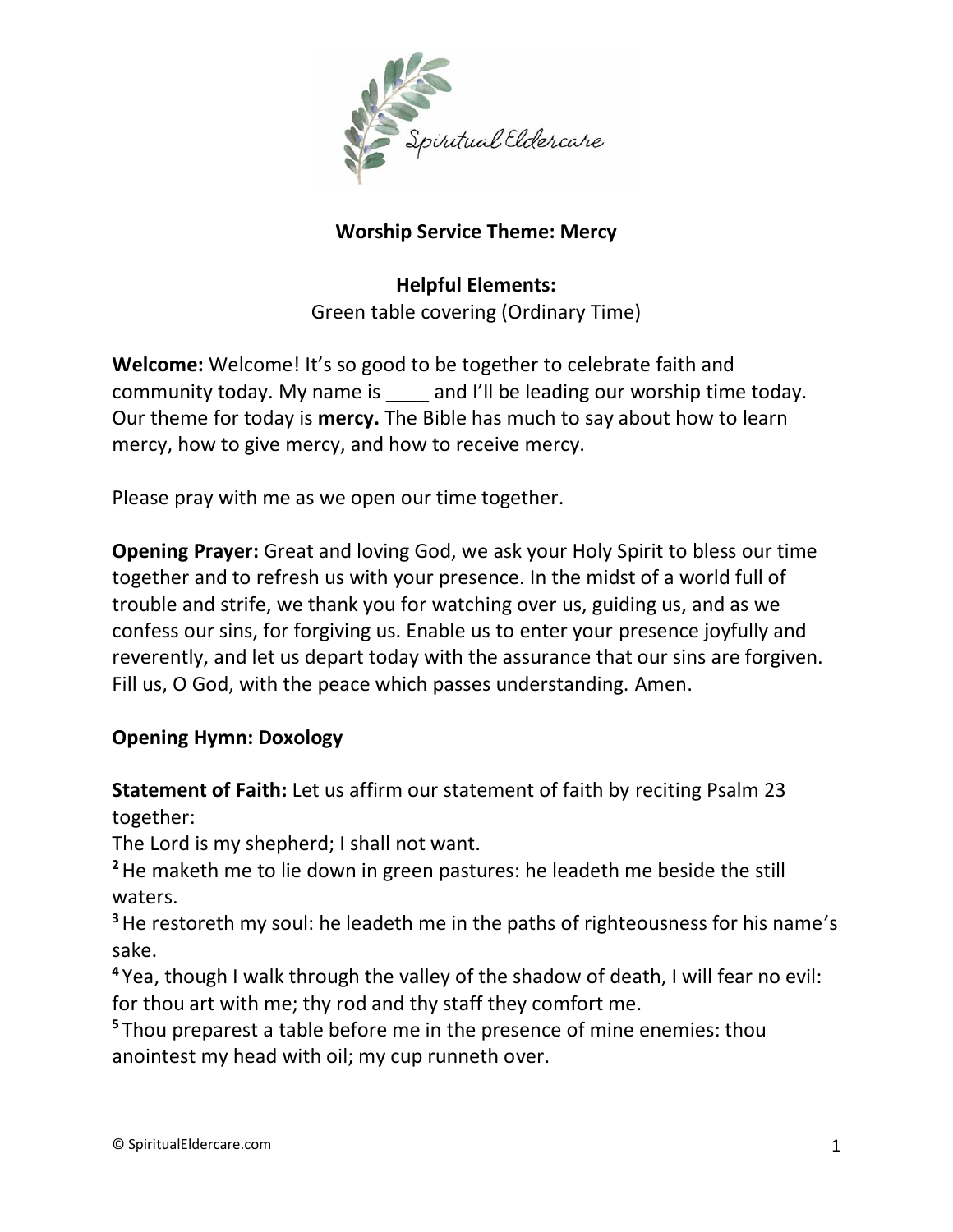**6** Surely goodness and mercy shall follow me all the days of my life: and I will dwell in the house of the Lord forever.

**Suggested Hymns: For the Beauty of the Earth Savior, Like a Shepherd Lead Us Amazing Grace**

**First reading:** Psalm 116:1-7

**1** I love the Lord, because he has heard my voice and my pleas for mercy. **<sup>2</sup>** Because the Lord inclined his ear to me, therefore I will call on him as long as I live. **<sup>3</sup>** The snares of death encompassed me; the pangs of Sheol laid hold on me; I suffered distress and anguish. **<sup>4</sup>** Then I called on the name of the Lord: "O Lord, I pray, deliver my soul!" **<sup>5</sup>**Gracious is the Lord, and righteous; our God is merciful. **<sup>6</sup>** The Lord preserves the simple; when I was brought low, he saved me.

**<sup>7</sup>** Return, O my soul, to your rest; for the Lord has dealt bountifully with you.

This is the word of the Lord; thanks be to God.

**Suggested Hymns: Holy, Holy, Holy Jesus Loves Me**

### **Second reading:** Matthew 18:21-33

Peter came up and said to Jesus, "Lord, how often will my brother sin against me, and I forgive him? As many as seven times?" **<sup>22</sup>** Jesus said to him, "I do not say to you seven times, but seventy-seven times.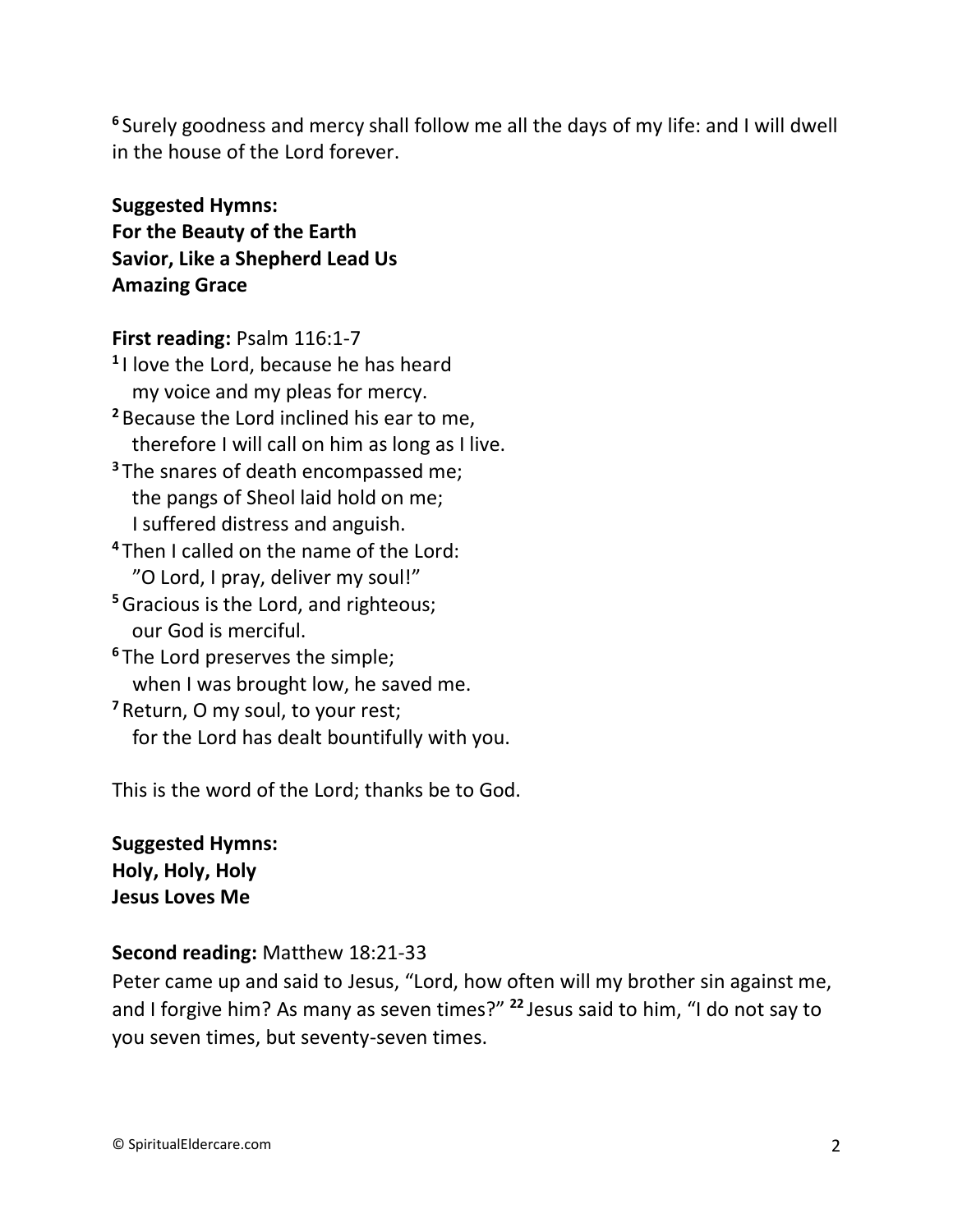**<sup>23</sup>** "Therefore the kingdom of heaven may be compared to a king who wished to settle accounts with his servants. **<sup>24</sup>**…One servant was brought to the king who owed ten thousand talents. *[A talent was like a bar of gold—worth about 20 years' labor. So this servant owed 200,000 YEARS of wages!]* **<sup>25</sup>**And since the servant could not pay, the king ordered him to be sold, with his wife and children and all that he had, and payment to be made. **<sup>26</sup>** So the servant fell on his knees, imploring the king, 'Have patience with me, and I will pay you everything.' **<sup>27</sup>**And out of pity for him, the king released him and forgave him the debt.

**<sup>28</sup>** "But then that same servant … found one of his fellow servants who owed him a hundred denarii *[denarii = one day's wage. So the guy's fellow servant owes him 100 DAYS of wages]*. Seizing him, the first servant began to choke his fellow servant, saying, 'Pay what you owe.' **<sup>29</sup>** So the fellow servant fell down and pleaded with him, 'Have patience with me, and I will pay you.' **<sup>30</sup>** The first servant refused and went and put him in prison until he should pay the debt. **<sup>31</sup> [**But other servants] went and reported [this to the king]. **<sup>32</sup>** Then the king summoned the first servant and said to him, 'You wicked servant! I forgave you all that debt because you pleaded with me. **<sup>33</sup>**And should not you have had mercy on your fellow servant, as I had mercy on you?'"

This is the word of the Lord; thanks be to God.

**Suggested Hymns: Softy and Tenderly Leaning on the Everlasting Arms**

**Interactive Homily:** Let's think a little more about mercy.

- What is your definition of mercy?
	- o The dictionary says mercy is "compassion or forgiveness shown toward someone whom it is within one's power to punish or harm."
	- o That means you'd actually have reason or justification to punish someone, but you don't – that's mercy.
- Think of a time when you received mercy from a parent or a friend or even a stranger. What happened? What did that forgiveness feel like?
- Now think about how it feels to extend mercy to someone else. How does that feel?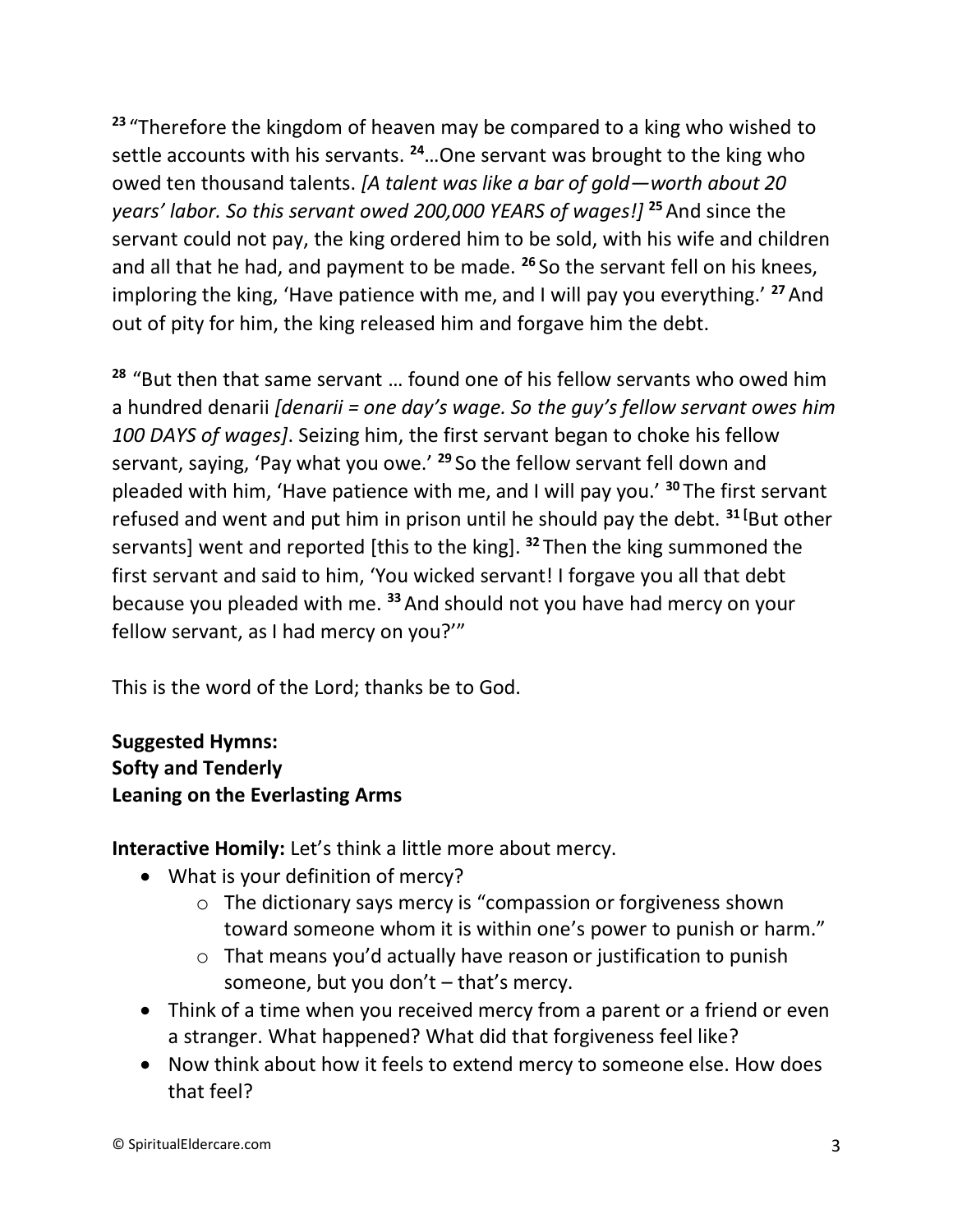- Have you ever found it hard to have mercy on someone? Why is it sometimes hard to forgive people, to have mercy on them?
	- o They did something wrong! Punishment is fair. They don't "deserve" forgiveness.
- In the story that Jesus tells about forgiveness, a king forgives his servant an impossible amount; but then that same servant refuses to forgive his fellow servant, who owes him a comparatively tiny amount. Why is this situation so offensive?
	- $\circ$  The first servant had his own impossible debt to pay, but then he refused to forgive even a tiny debt!
	- o The first servant forgot his own *need* for mercy and the mercy he *received*.

[insert your own story, or use this one:] When I was very small, my mom had an intricate, one-of-a-kind piece of artwork, a sort of ceramic vase, made in Costa Rica, her home. It was the Tree of Life, with a bowl shape in the middle surrounded by figures of Adam and Eve, leaves, fruit, and other animals, and it was very beautiful. It sat on an end table underneath a light in our hallway.

One day when I was about 8 or 9, I was rushing for some reason and reached up to turn off the light – and my elbow hit the vase and tipped it onto our tile floor, where it broke into a hundred pieces.

I was horrified and collapsed on the floor crying, because I knew how much that piece meant to my mom, and I thought, "She's gonna be SO MAD! I am in DEEP trouble!!"

But my mom came over to me, and guess what she did? She put her arms around me and comforted me, saying, "it's OK, it's OK … it's just a vase."

That was mercy! She had every right to scold me or spank me … but she had mercy.

- How does God have mercy on us? What is the result, the feeling when you know you've been forgiven for every single sin of your life?
	- o Gratitude, relief, renewal, freedom
- How might God's mercy change how we act toward others?
	- o When we think about how God has forgiven us over and over, we can become more merciful to others.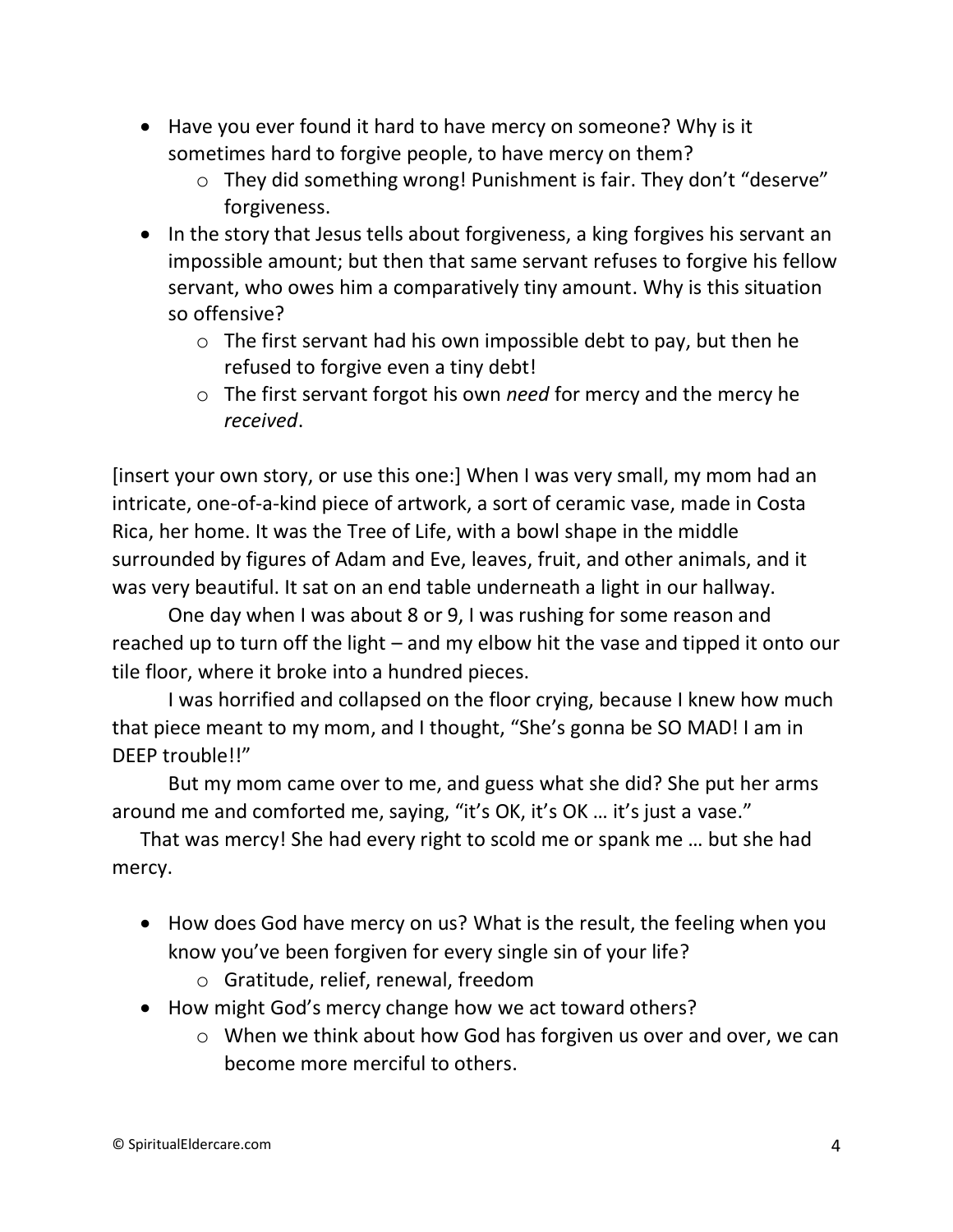… Let's take a moment to silently pray and reflect on the blessing of mercy.

**(Silent Prayer)** … Lord, hear our prayers. Now let us pray the Lord's prayer together:

**Lord's Prayer:** Our Father, who art in heaven, hallowed be thy name. Thy kingdom come, thy will be done, on earth as it is in heaven. Give us this day our daily bread, and forgive us our trespasses, as we forgive those who trespass against us. And lead us not into temptation, but deliver us from evil. For thine is the kingdom, the power, and the glory forever, Amen.

**Suggested Hymns: This is My Father's World It is Well with My Soul Standing on the Promises**

### **Third Reading:** Quotes on Mercy

I have always found that mercy bears richer fruits than strict justice. –Abraham Lincoln

The Mercy of Allah is an Ocean; our sins are a lump of clay clenched between the beak of a pigeon. The pigeon is perched on the branch of a tree at the edge of that ocean. It only has to open its beak. –Sudanese writer Leila Aboulela

Psalm 25:10 says: "All the paths of the Lord are mercy and truth for those who keep his covenant." The original Hebrew word translated "paths" means "wellworn roads," [like the] ruts [that] wagons make when they go down our green roads in wet weather and sink in up to the axles. God's ways are at times like heavy wagon tracks that cut deep into our souls, yet all of them are merciful. – English preacher and theologian Charles Spurgeon

The quality of mercy is not strain'd, It droppeth as the gentle rain from heaven Upon the place beneath: it is twice blest; It blesseth him that gives and him that takes: …[Mercy] is enthroned in the hearts of kings, It is an attribute to God himself;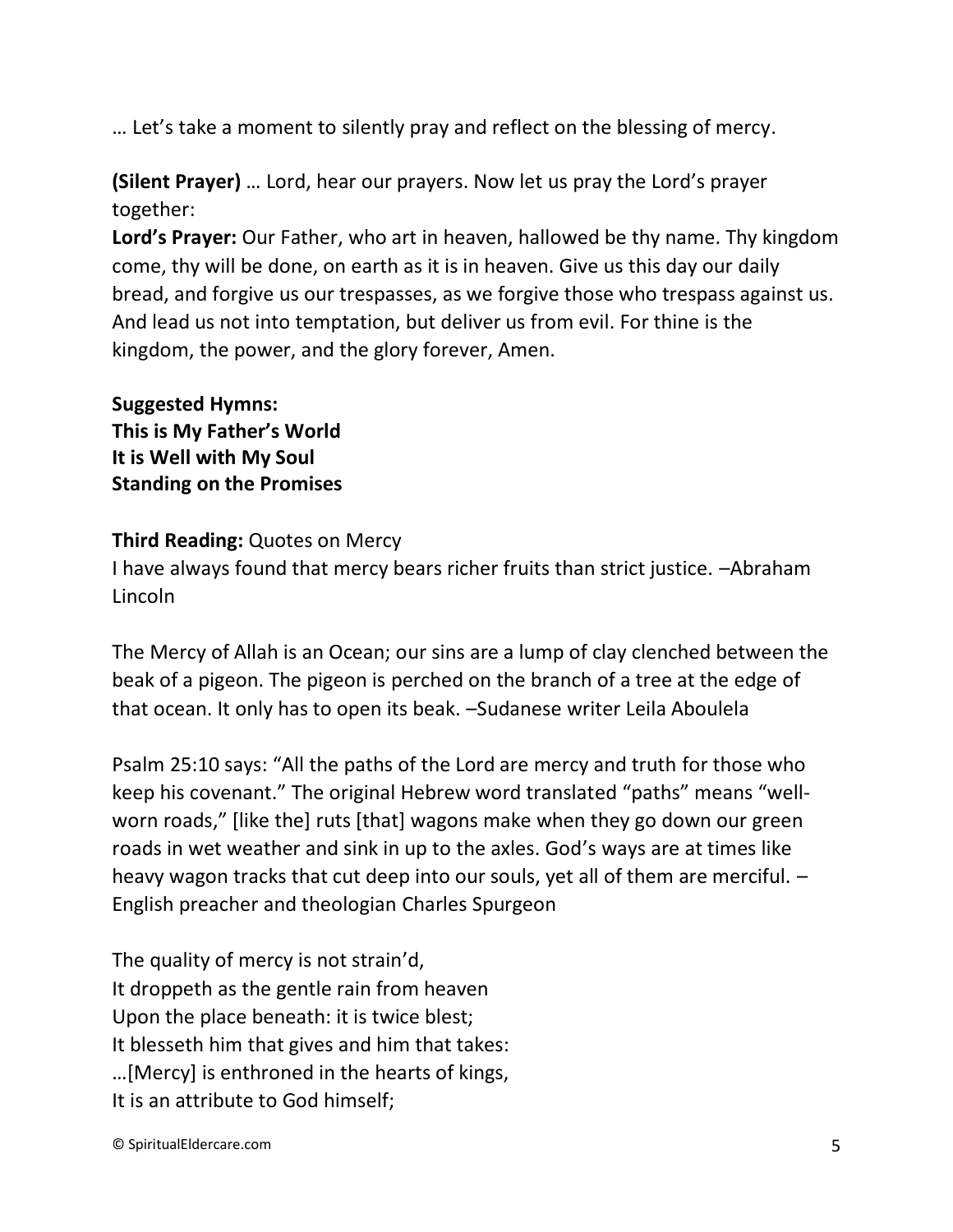And earthly power doth then show likest God's When mercy seasons justice. –William Shakespeare, *The Merchant of Venice*

In this passage from the book *The Lord of the Rings*, the main character, Frodo, laments that his uncle Bilbo didn't kill the villain earlier.

"What a pity that Bilbo did not stab that vile creature, when he had a chance!" said Frodo.

But Frodo's friend, the wise wizard Gandalf, replies: "Pity? It was Pity that stayed Bilbo's hand. Pity, and Mercy: not to strike without need. And he has been well rewarded, Frodo. Be sure that he took so little hurt from the evil, and escaped in the end, because he began …with Pity." –J.R.R. Tokien, *The Fellowship of the Ring*

# **Suggested Hymns: Come, Thou Fount of Every Blessing Shall We Gather at the River**

#### **Fourth Reading:** 1 Peter 2: 1-3, 9-10

**1** So put away all malice and all deceit and hypocrisy and envy and all slander.**<sup>2</sup>** Like newborn infants, long for the pure spiritual milk, that by it you may grow up into salvation— **<sup>3</sup>** if indeed you have tasted that the Lord is good.

**9** [You] are a chosen race, a royal priesthood, a holy nation, a people for God's own possession, that you may proclaim the excellencies of him who called you out of darkness into his marvelous light. **<sup>10</sup>**Once you were not a people, but now you are God's people; once you had not received mercy, but now you have received mercy.

# **Suggested Hymns: Blest Be the Tie that Binds I Need Thee Every Hour**

**Closing Blessing:** (Strike bell as you say the word "Lord")

The Lord bless you and keep you; the Lord make his face shine upon you, and be gracious unto you; the Lord lift up his countenance upon you, and grant you peace. Amen.